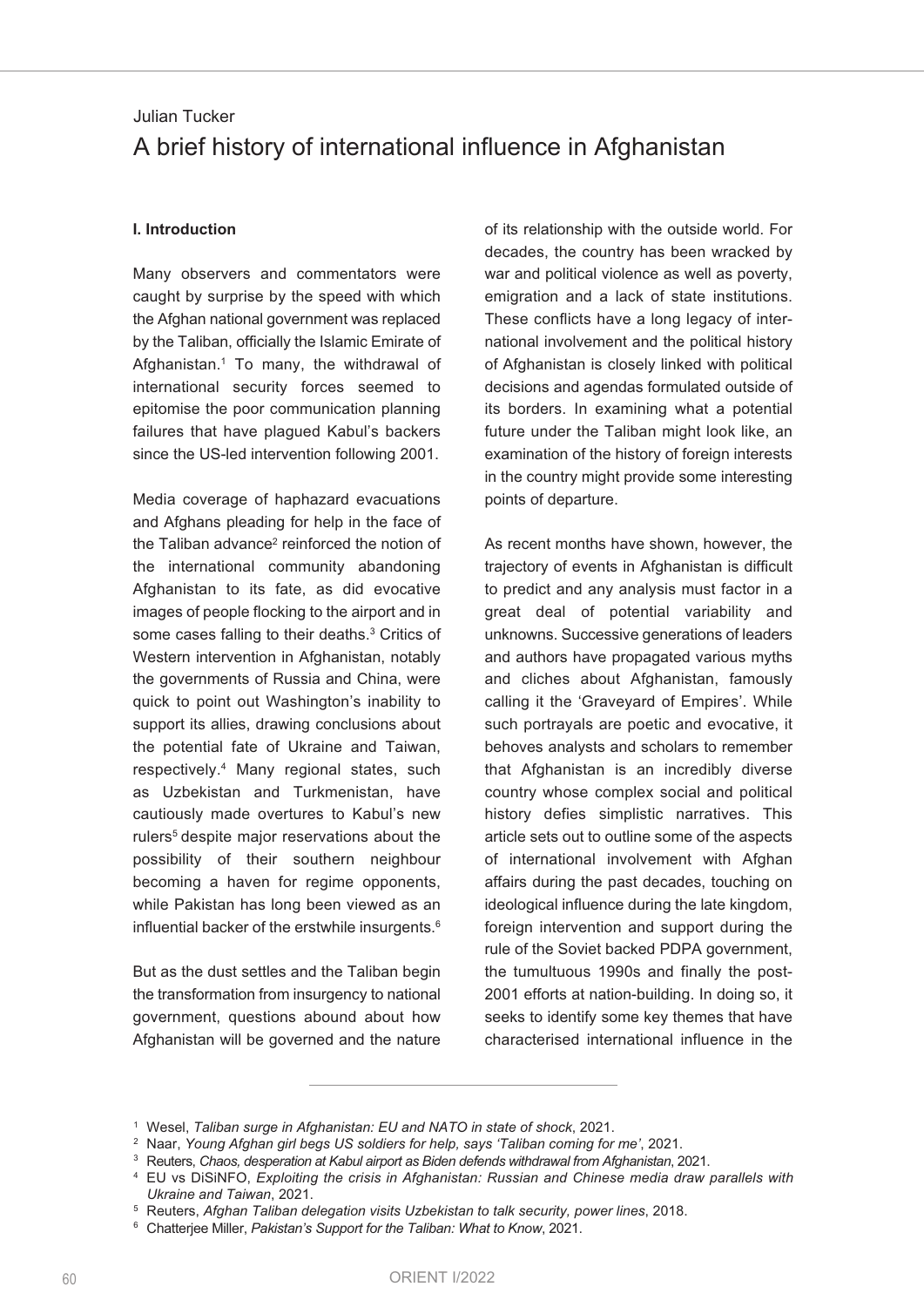politics of Afghanistan rather than to be an exhaustive discussion about the role of international actors in the country.

### **II. The "decade of democracy"**

Most discussions about modern Afghanistan's political history begin with the bookends of the various conflicts which have framed the perception of the country. Since many of the discussions about modern Afghanistan focus on the current conflict, and traumatic events such as the 1978 coup, the Soviet withdrawal in 1989, the fall of Kabul to the Taliban in 1996 or the 2001 terror attacks, this makes sense. But the period from 1964 to 1973 had a major impact on the evolution of the Afghan state, as well as many of the people who would later become political and military leaders. A series of liberal political reforms in 1963 set the stage for the rapid growth of political movements, particularly in places like Kabul University, which became notorious for its student activism. Particularly for young members of the Afghan middle class, this period allowed for a window to organise and explore new ideas from abroad. At the same time, international interest in Afghanistan, particularly on the part of the US and the USSR, provided young Afghan elites with opportunities to live and study abroad. 7

Kabul University became a hotbed of political activism and by the mid-1960s students had coalesced into three major groups, each of which would have a major impact on the country's future trajectory. The first were the Soviet-inspired Marxists who formed the People's Democratic Party of Afghanistan (PDPA), which would eventually go on to form the core of the Moscow backed government in Kabul from 1978 to 1992. <sup>8</sup> Less well known internationally but still a significant force in

the country's left-wing politics was the Progressive Youth Organization (PYO), which took inspiration from the revolutionary Maoist ideology emanating from Cultural Revolution-era China. 9

Both the PDPA and PYO, despite their mutual enmity and major doctrinal differences, shared a desire to address the perceived backwardness of many parts of Afghanistan, lamenting the rural-urban divide in particular. In part as a response to left-wing reform efforts and in part influenced by developments in the Middle East, where from 1967 onwards the Muslim Brotherhood become ever more prominent, a new force began to appear in Afghan politics: political Islam. While religion had long played an important role in Afghan society and political life, and Islamic teaching and featured prominently throughout South Asia, Central Asia and the Middle East, the late 1960s saw political Islam<sup>10</sup> gradually replace Arab nationalism as a major ideological current in the Middle East. At Kabul University, the most notable representative of this current was the Muslim Youth, which included figures such as Burhanuddin Rabbani and Gulbuddin Hekmatyar and drew inspiration from writers such as Sayyid Qutb.

All three of these ideological currents borrowed heavily from abroad, and yet would imprint on the political landscape of Afghanistan. The fractious PDPA would go on to overthrow the government in 1978 and fatefully call on Soviet military assistance. 11 Many of the *mujahideen* leaders who would form the core of resistance to communist rule in Afghanistan were part of or influenced by the Muslim Youth. While Afghanistan's Maoists<sup>12</sup> would go on to play a less prominent role in the 1980s, they were influential ideologically and left their mark on groups like

 $7$  Ashraf Ghani, Zalmay Khalilzad, Hafizullah Amin each spent time in the US, while Hamid Karzai studied in India. Nur Mohammed Taraki was able to visit the Soviet Union on book tours.

<sup>8</sup> Ruttig, *Islamists, Leftists – and a Void in the Center*, 2006.

<sup>9</sup> Ibrahimi, *Ideology without Leadership*, 2012.

<sup>10</sup> Can also be called *Islamism*, might have a slightly different connotation, depending on the publication.

<sup>11</sup> See for example: Misdaq, *Afghanistan. Political Frailty and External Influence*, 2008.

<sup>&</sup>lt;sup>12</sup> Also known as Shola'is after the Maoist publication "Shola-e Jawad" (eternal flame).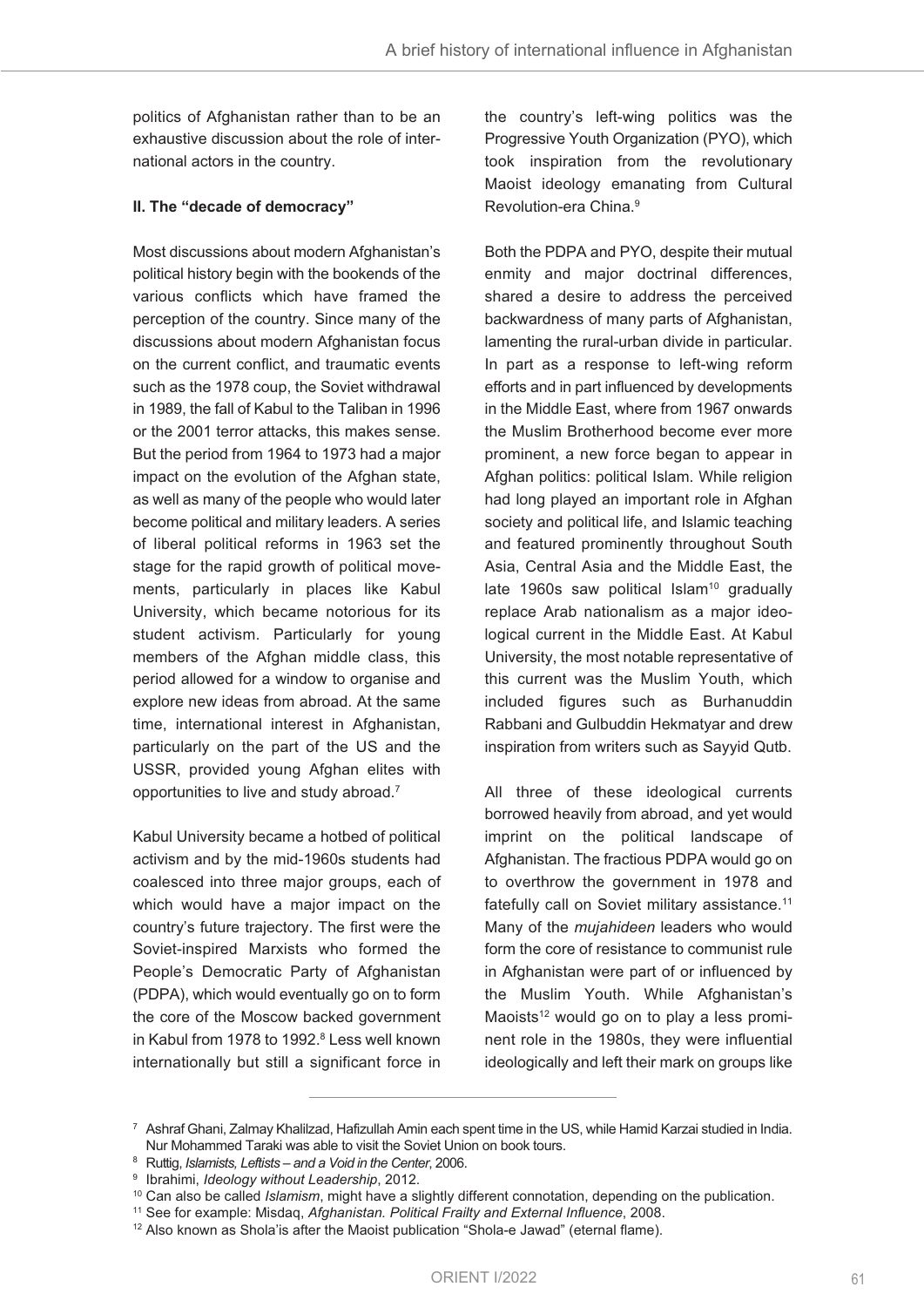the Revolutionary Association of the Women of Afghanistan, which continues to advocate for women's rights in Afghanistan.

While young Afghans at universities were beginning to form views of the world and politics informed by writers and ideologues abroad, it bears keeping in mind that this period of ideological foment was largely confined to elites in cities and although this era is known as the "decade of democracy", it would be a mistake to conclude that there was widespread participation in the political system – or that more socially liberal practices were taking root throughout the country. Equally, it would be misleading to conclude that rural Afghanistan remained completely unchanged. Disruption in agriculture, particularly due to intermittent droughts between 1962 and 1972, had a profound impact on many parts of the country – but the effects of this remain poorly understood at the international level. 13

The "decade of democracy" came to an abrupt if ironic end in 1973 when Muhammed Daoud Khan overthrew King Zahir Shah and proclaimed Afghanistan a one-party republic. While a harsher legal regime forced many student movements to disband or go underground, their influence persisted and would again erupt to the surface – and shape Afghanistan's relations with the outside world in the decades to come.

#### **III. Cold War-era proxy war**

The overthrow of Muhammad Daoud Khan by the PDPA in what became known as the Zaur Revolution set the stage for an incipient civil war that shaped the future of Afghanistan. Divided among factions and with little support in many parts of the country, the PDPA was soon met with widespread resistance. Repressive policies which sought to secure the new regime's rule and remake large swathes of Afghan society sparked an insurgency that – coupled with factional struggles – put significant pressure on the government. By 1979 the PDPA leadership had repeatedly called on Moscow for military assistance to curb growing resistance to socialist rule and Soviet combat forces were deployed to the country in December to help maintain communist rule. The story of the decade-long Soviet intervention in Afghanistan is well known and a full analysis exceeds the scope of this article, but a few germane observations can be made.

First, set against the backdrop of Cold War geopolitics, the Soviet intervention in Afghanistan led to the involvement of an anti-Soviet coalition consisting of the US, Pakistan, Saudi Arabia and, briefly, China in the conflict in Afghanistan. The goal was to frustrate Russian ambitions in Afghanistan by sponsoring an insurgency that undermined the PDPA's ability to govern the country and force Moscow to commit ever more resources to a drawn-out conflict. <sup>14</sup> This was achieved by providing insurgents, often referred to as mujahideen in deference to the notion of a religiously sanctioned struggle against the atheist USSR, and mainly operating from bases in Pakistan with an ever-increasing amount of funding and weapons to attack Soviet and PDPA targets in Afghanistan. Islamabad played a key role in training and funneling supplies and arms to the mujahideen, with the US and Saudi Arabia providing much of the funding. Iran, which had itself recently undergone a revolution, would also project some influence in Afghanistan, notably among the Shiite Hazara minority, 15 although far more limited in scope.

Second, the violence – which was particularly acute in rural areas, where the PDPA and their Soviet supporters sought to break support for the mujahideen – set in motion a mass migration into neighbouring countries. 16 Pakistan and Iran absorbed hundreds of

<sup>13</sup> Majaw, *Climate Change in South Asia*, 2020.

<sup>14</sup> Coll, *Ghost Wars*, 2004.

<sup>15</sup> Milani, *Iran's Policy Towards Afghanistan*, 2006.

<sup>16</sup> Maley, *The Afghanistan Wars*, 2009.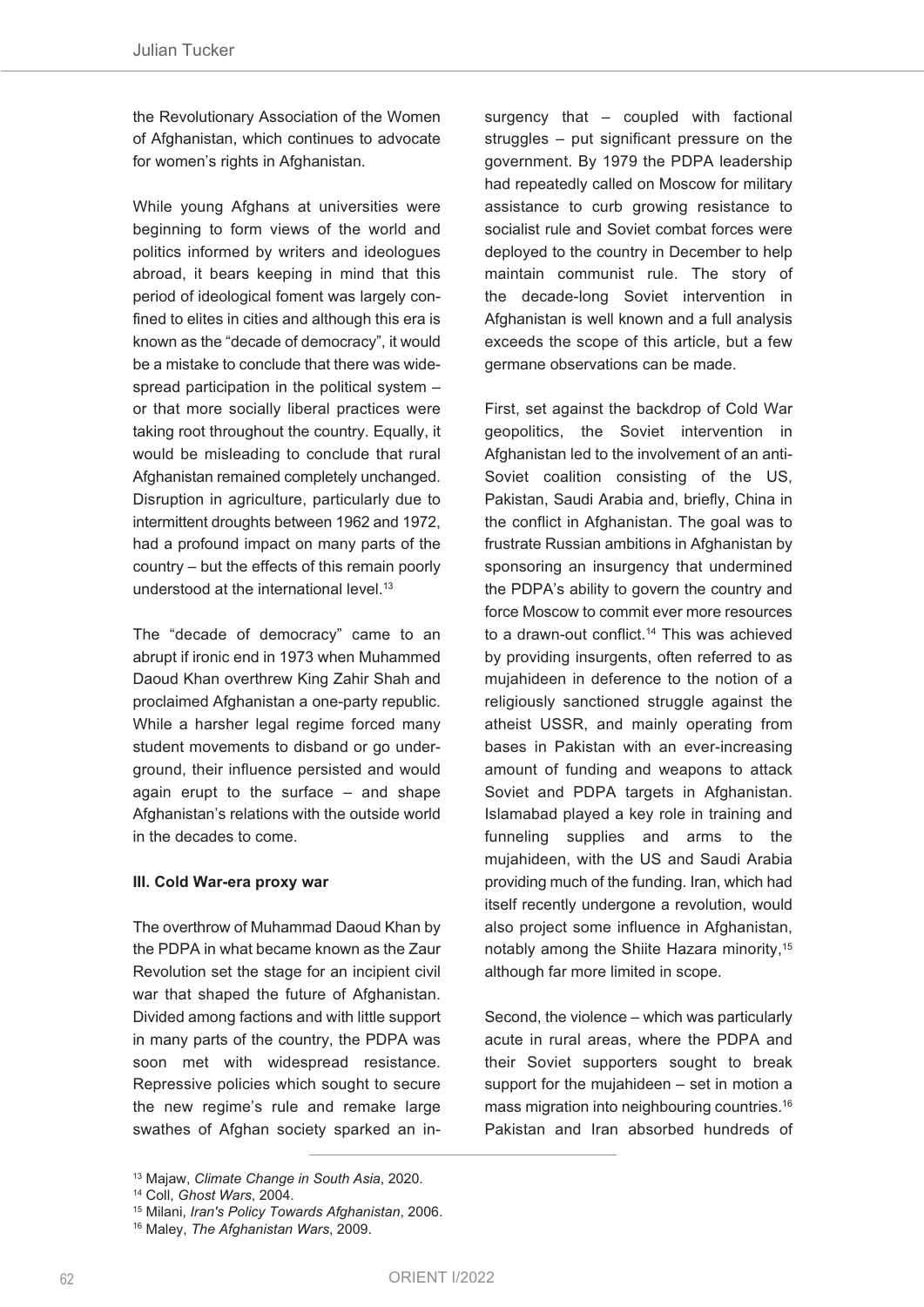thousands of refugees escaping the fighting in Afghanistan, and cities such as Peshawar, Quetta and Mashad would swell as streams of refugees arrived. These populations would alter the demographics of their host countries, straining resources and requiring major humanitarian support. Particularly in Pakistan, they also provided recruitment pools for mujahideen organisations waging a consistent cross border insurgency. Many displaced people would spend years and even decades suspended in limbo, and some would eventually seek to leave the stasis of camps on the fringes of society to seek to migrate elsewhere – including Europe and the US.

Coverage of the conflict also had an ideological impact far beyond Afghanistan's borders. Propaganda efforts designed to portray the Soviet Union as an aggressor seeking to oppress the Afghan population's culture and religion resonated in many parts of the world. For many in the Arab world, the narrative of a religious community taking up arms to defend itself against a foreign invader fit well with political beliefs, and many young men volunteered to travel to Pakistan's border cities to take part in operations in the country. <sup>17</sup> While the battlefield impact of these Afghan Arabs – as these volunteers became known – was rather limited, combat experiences and the near-mythic accounts of the Afghan jihad would shape Islamic extremism for decades to come. Among the religiously inspired volunteers to be drawn to the conflict in Afghanistan was a young Osama Bin Laden, who would later go on to play a major role in shaping the fate of Afghanistan and much of Islamic world. 18

Less prominent in the narrative of this period was the effect that the war and concomitant social upheaval had on minority groups, many of whom had been subordinated to decades

of rule by the majority Pashtuns. The Hazara in particular, whose adherence to Shi'a Islam had long relegated them to the sidelines of the Afghan state, were able to forge a new ethnonationalist consciousness during this period. 19

An important insight from this period for the purposes of this discussion is that while Afghanistan became the scene of a Cold War proxy conflict, the influence of foreign states and their ideological impact predated the conflict. The socialist PDPA, while long influenced by Moscow, did not emerge spontaneously in 1978, nor did the Islamist ideology of the mujahideen. Rather, the conflict served as a vector to expand, modify and adapt key tenets.

The withdrawal of Soviet forces and political turmoil that accompanied the dissolution of the Soviet Union would eventually herald the end of the PDPA government in Afghanistan. However, contrary to expectation and in a marked contrast to events in 2021, the government in Kabul held out for years, only surrendering to the mujahideen only in 1992. This set the stage for the descent into a fragmented civil war, which characterised the country's political landscape the early 1990s. <sup>20</sup> The mujahideen opposition had developed and been encouraged to create as hostile an environment as possible, not to govern a country.

#### **IV. Post-PDPA disintegration**

The apparent end of the proxy conflict in Afghanistan coincided with a geopolitical seachange. In Central and Eastern Europe, the end of communist rule was sparking a fundamental rethinking of longstanding security and economic interests. In the Middle East, the Iraqi invasion of Kuwait and subsequent first Gulf War also drew attention away from Afghanistan. At the time it might have seemed

<sup>17</sup> Hassan, *Mobilization of Muslims for Jihad*, 2013.

<sup>18</sup> Coll, *Ghost Wars*, 2004.

<sup>19</sup> Canfield, *New Trends among the Hazaras*, 2004.

<sup>&</sup>lt;sup>20</sup> This story is also well known, but Maley's discussion in The Afghanistan Wars is perhaps the most accessible overview form around that period: Maley, *The Afghanistan Wars*, 2009.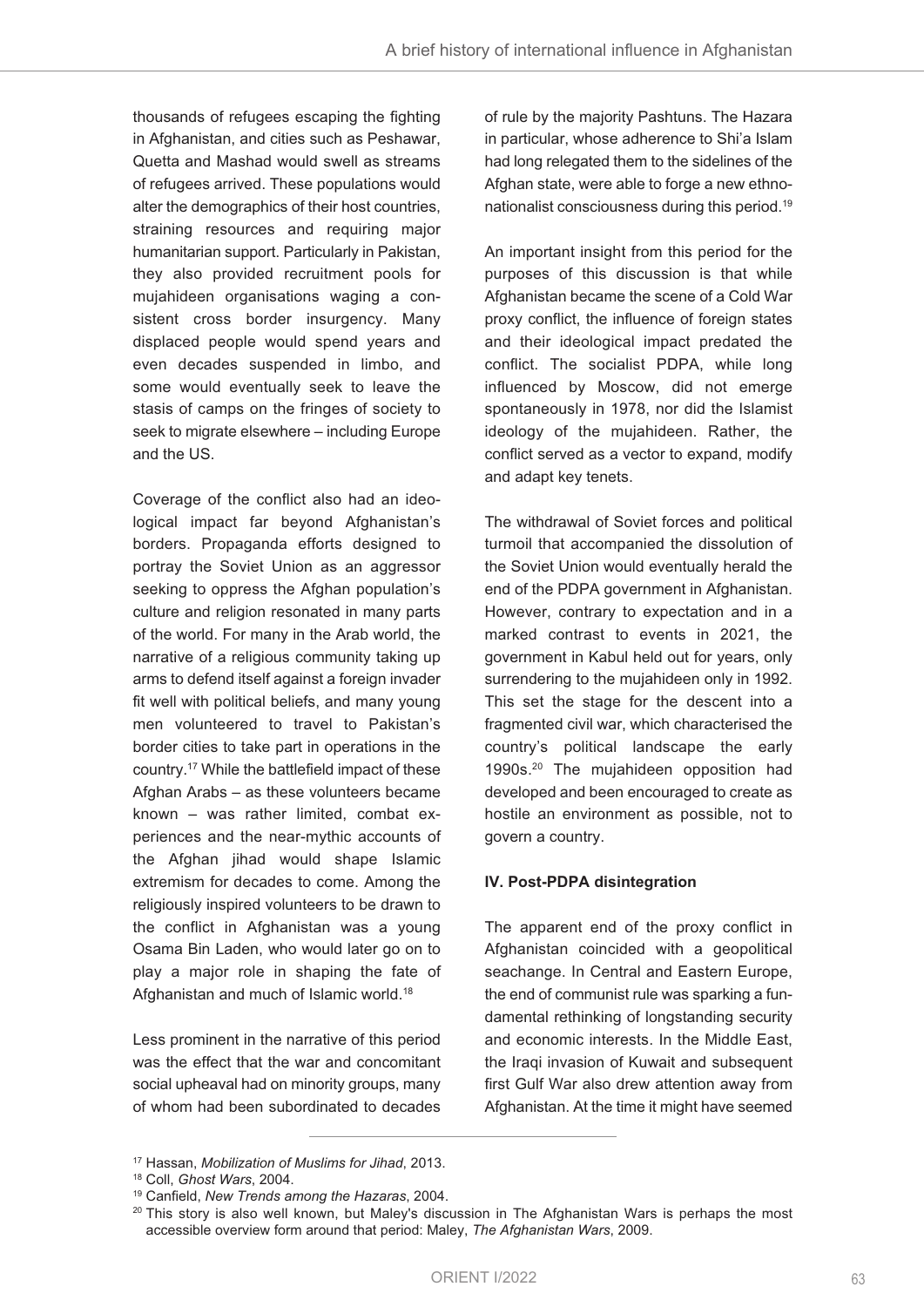that Afghanistan's moment of geopolitical significance had passed, with Washington and Moscow both shifting their attention elsewhere.

But it would be a misleading to conclude that the end of the Soviet presence spelled an end to international involvement in Afghanistan. The newly emergent states of Central Asia, struggling to establish themselves in the wake of tumultuous independence, followed developments closely. <sup>21</sup> The involvement of Afghan factions in the Tajikistani Civil War form 1992 onwards proved particularly alarming, as did the eventual retreat of the Islamic Movement of Uzbekistan (IMU) into Afghanistan. <sup>22</sup> For Pakistan, locked in its perpetual struggle with India and with wellestablished ties to Pashtun communities in southern Afghanistan, the objective of establishing a pliant government in Kabul remained consistent. In the early 1990s, the powerful intelligence agency of Pakistan, the Inter-Services Intelligence (ISI), maintained a patron-client relationship with its favoured mujahideen leader, Gulbuddin Hekmatyar, before later embracing the emergent Taliban as its faction of choice. Iran's Afghanistan policy remained more ambiguous, largely supporting the surviving Najibullah government until its collapse in 1992 as a check on the influence of its Sunni rivals Saudi Arabia and the UAE.

The history of the early 1990s is complicated and a full description also exceeds the scope of this article, <sup>23</sup> but the key insight is that internecine fighting and shifting alliances produced a fractured political landscape with local leaders ruling as de facto warlords. Under these conditions, all efforts for the country to recover from a decade of war or promote economic growth were frustrated. Kabul itself was divided between different factions of former mujahideen, and the

capital's urban areas became the scene of pitched battles and shelling in a way that had not been the case during the Soviet occupation (the shifting locus of devastation related to fighting also helps to explain the attitudes of many Afghan elites to the 1980s and 1990s).

Later Taliban mythology would characterise the early 1990s as a lawless period, or as the era of the *Topakiyaan*<sup>24</sup> (which translates to "men with guns"), presenting the emergence of the eventual Islamic Emirate of Afghanistan as an effort to restore order following a chaotic interlude.

#### **V. The origins of the Taliban**

As the Taliban began to gain momentum from late 1994 onwards, they began to attract the attention of the Pakistani government. While many of the details that accompanied the creation of the movement are shrouded in mystery, it is clear that members of the Pakistani security and intelligence community began to see the Kandahar-based group as a means to achieve the longstanding objective of creating a pliant government in Kabul that would adhere to Islamabad's objectives: denying the Indian government influence on Pakistan's eastern borders, drawing on Islamist rather than Pashtun nationalist rhetoric for legitimacy and allowing for the creation of infrastructure linking Pakistan with Central Asia.<sup>25</sup>

Pakistani support arguably allowed the Taliban to tap into local conditions to form first a quasi-state, based around the old winter capital of Kandahar, and then seize Kabul – and by extension a claim to suzerainty over the country. While many in the international community may have initially welcomed the Taliban as a stabilising force following the tumultuous beginning to the 1990s, the harsh

<sup>21</sup> Olcott discusses this period from an Uzbek perspective: Olcott, *In the Whirlwind of Jihad*, 2012.

<sup>&</sup>lt;sup>22</sup> A very good discussion of the incipient relationship between IMU leaders and the Taliban can be found here: Strick van Linschoten and Kueh, *An Enemy We Created*, 2012.

<sup>23</sup> Two books stand out in exploring these areas: Maley, *The Afghanistan Wars*, 2009; Rashid, *Taliban*, 2010.

<sup>24</sup> Strick van Linshoten and Kuehn, *The Taliban Reader*, 2018, 435, 117.

<sup>25</sup> Coll, *Directorate S*, 2018.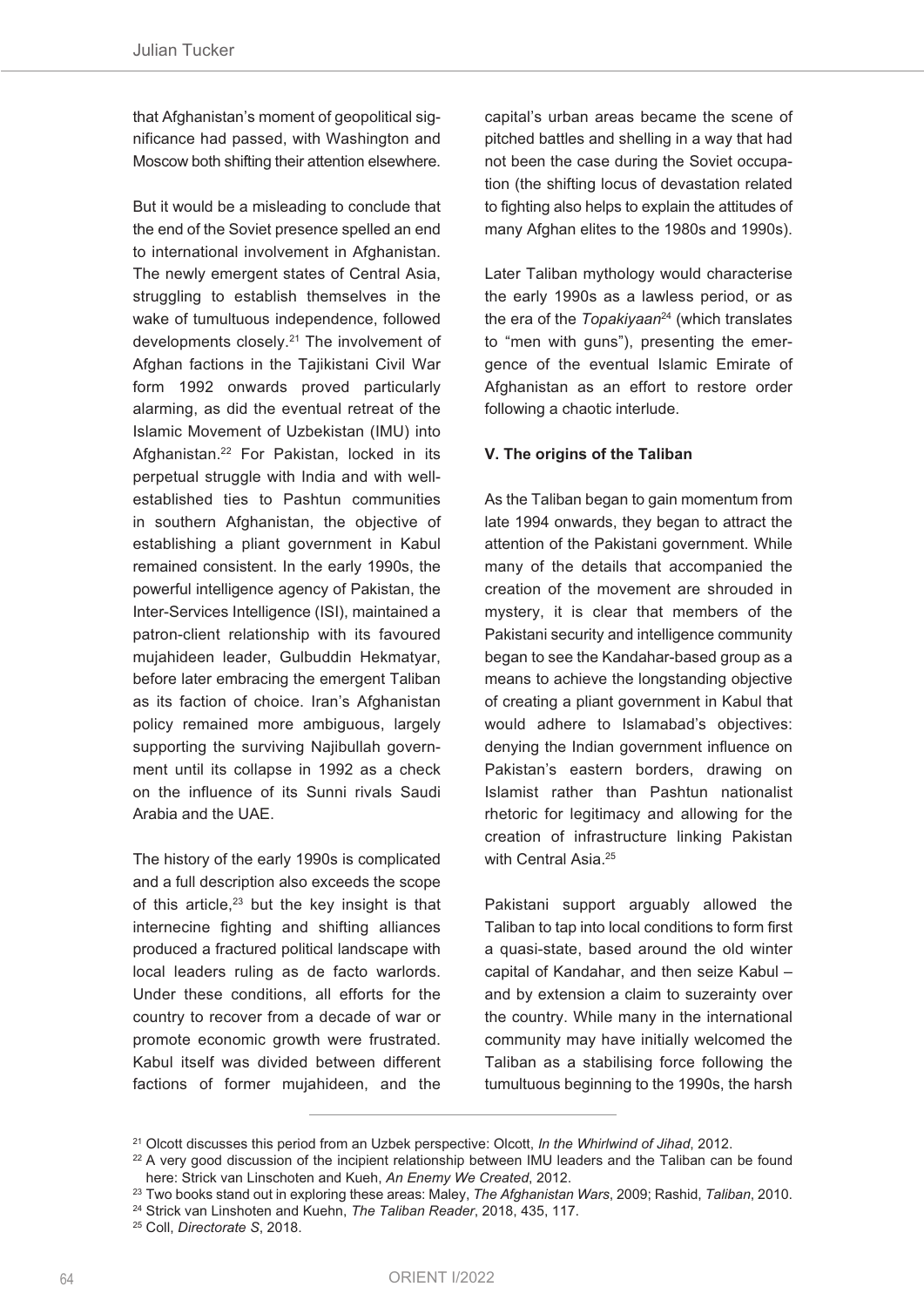application of sharia law, violence against ethnic minorities and the poor treatment of women soon turned much of the international community against Afghanistan's new leaders. By 2001, only three governments had recognised the Islamic emirate: Pakistan, Saudi Arabia and the UAE. There is some indication that China, growing ever more influential in both Pakistan and Central Asia in the 1990s, was interested in developing closer relations with Afghanistan's Taliban rulers, yet Beijing did not go so far as to establish official diplomatic ties with the country.

One of the more significant developments in the history of the Taliban government and later the international community was the presence of Al-Qaeda in the country. The near-mythic status that Afghanistan came to embody during the jihad against the Soviet Union in 1980s had attracted Islamist radicals from many parts of the Middle East, including a young Osama bin Laden. Although the impact of the "Afghan Arabs", as these international volunteers became known, was comparatively minor, the narrative importance of Islamic fighters taking it upon themselves to defend their coreligionists against an imperialist foe would come to have a major impact on radical Islamist ideology. Following his 1996 expulsion from Sudan, Bin Laden returned to Afghanistan to regroup Al-Qaeda and prepare for what would become the 9/11 terror attacks. Less well known internationally but of major regional significance was the IMU, which was also harboured by the Taliban authorities during this time. 26

Following the 9/11 attacks, the attention of the international community again focused in on Afghanistan. A US-led international coalition supported by the anti-Taliban Northern Alliance effectively reversed the Taliban's efforts to consolidate the country and within weeks had toppled all but the last vestiges of the Islamic emirate. With their presence in

Afghanistan all but destroyed, the last remnants of the Taliban, together with their erstwhile Al-Qaeda and IMU guests, retreated across the border into Pakistan's rugged northwestern frontier country. Following the whirlwind success of the military campaign against the Taliban, the international community set about the task of building a new state in Afghanistan that would eventually allow the country to become an effective part of the international community – with Hamid Karzai chosen to serve first as interim leader and then as the country's first duly elected president.

## **VI. Nation-building**

However, after a promising start problems soon began to emerge. Corruption and mismanagement began to alienate the population, even as endemic poverty persisted and economic growth failed to materialise. Infighting soon began to set in, and the nascent Afghan state struggled to make its influence felt across the breadth of the country. Although unable to withstand the conventional firepower of foreign troops, the Taliban leadership was able to reconstitute itself in Pakistan, almost certainly with support from the ISI. Within a few years the Taliban were managing to sustain a prolonged insurgency, building on the legacy of the anti-Soviet jihad while appropriating new tactics, such as suicide bombings, from international Jihadists.

When hotly contested elections in 2014, the first democratic transition of power, failed to produce a clear governing mandate, the lead candidates Ashraf Ghani and Abdullah Abdullah agreed to form the National Unity Government. Despite various efforts by the international community to foster development and growth in the country, Kabul remained largely dependent on foreign aid to sustain itself. Moreover, as the security situation continued to deteriorate, questions

<sup>26</sup> Strick van Linschoten and Kueh, *An Enemy We Created*, 2012.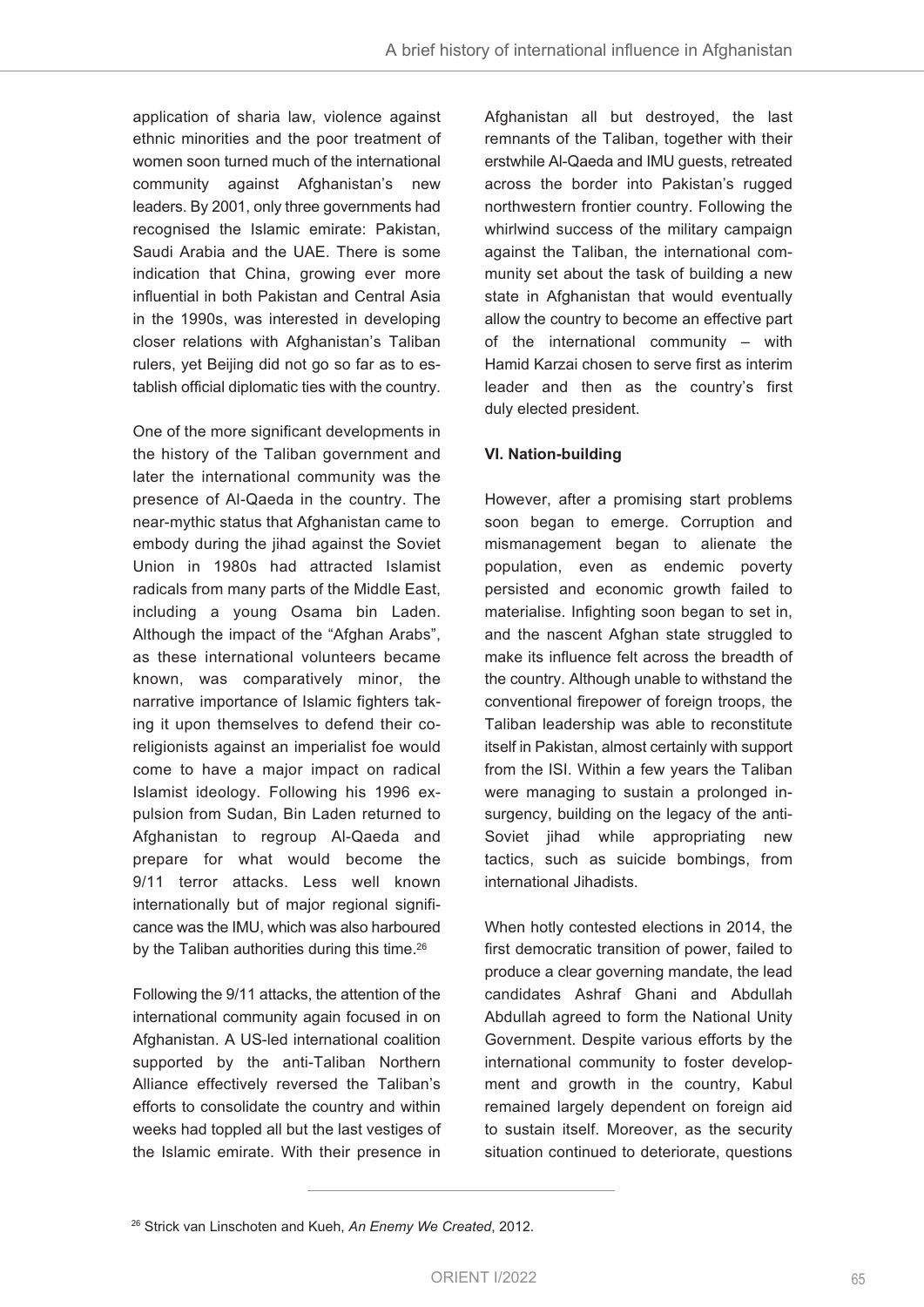about the Afghan national government's ability to fight off an insurgency became more acute. This was especially concerning as opposition to the continued presence of military forces in the country began to grow in many Western countries.

Operating from bases in Pakistan and increasingly from within Afghanistan, the Taliban insurgency became ever more potent. In the run up to the final withdrawal of US combat forces and the eventual collapse of the Afghan national government, it became a staple of reporting on Afghanistan to include maps of which districts were controlled by Kabul and which by the Taliban. While it is debatable to what extent they were able to control the Taliban, the Pakistani government remained influential with the Taliban and provided the insurgents with support. Initial talks between the US and Taliban broke down in 2011 and would not be picked up again until the Trump administration began negotiations with the Taliban representative office in Qatar. A major sticking point for the agreement hinged on the question of dialogue between the Taliban, styling itself as the Islamic Emirate of Afghanistan, and the internationally recognised national government in Kabul.

The demise of the Afghan national government stands out in that many had predicted that the Taliban would become a major force in the politics of the country following the US withdrawal but had underestimated just how rapid the final campaign against the national government would be. The governments of Pakistan, Russia and China were quick to deepen relations with the likely new rulers of the country. The governments of Uzbekistan and Turkmenistan followed suit despite

harbouring major reservations about the possibility of Afghanistan becoming a safe haven for radicals form their own countries, with only the government of Tajikistan remaining hostile to the notion of a Talibanled Afghanistan. Just weeks before the Taliban takeover, discussions about the future of Afghanistan featured prominently at an international conference in Tashkent titled "Central and South Asia: Regional Connectivity, Challenges and Opportunities."

The integration between Central and South Asia has long held pride of place among regional leaders, and the timing suggests that post-US withdrawal interest in the country is great. For their part, Afghanistan's new Taliban rulers certainly need to find financial and material support from abroad – particularly as an insurgency-centric model of taxing the population without spending on state services is no longer viable.<sup>27</sup> With the regime's former enemies blocking or severely reducing aid to the country endemic problems of poverty, hunger, and lack of basic services will become ever more acute.

Beyond the material aspects of international isolation, the Taliban will also be seeking ways to establish their Islamic Emirate on the international stage, remembering the lessons of lacking recognition in 1990s. Whether the historic and ideological ties with neighbouring states such as Pakistan, Iran, Tajikistan and China or the legacy of conflict with Russia and the US will play a role in this remains to be seen. What is clear is that the internationalised character of conflict in Afghanistan has thrown a long shadow and will likely continue to shape and constrain the country's politics going forward.

<sup>27</sup> Duncan and Clark, *Afghanistan's looming economic catastrophe*, 2021.